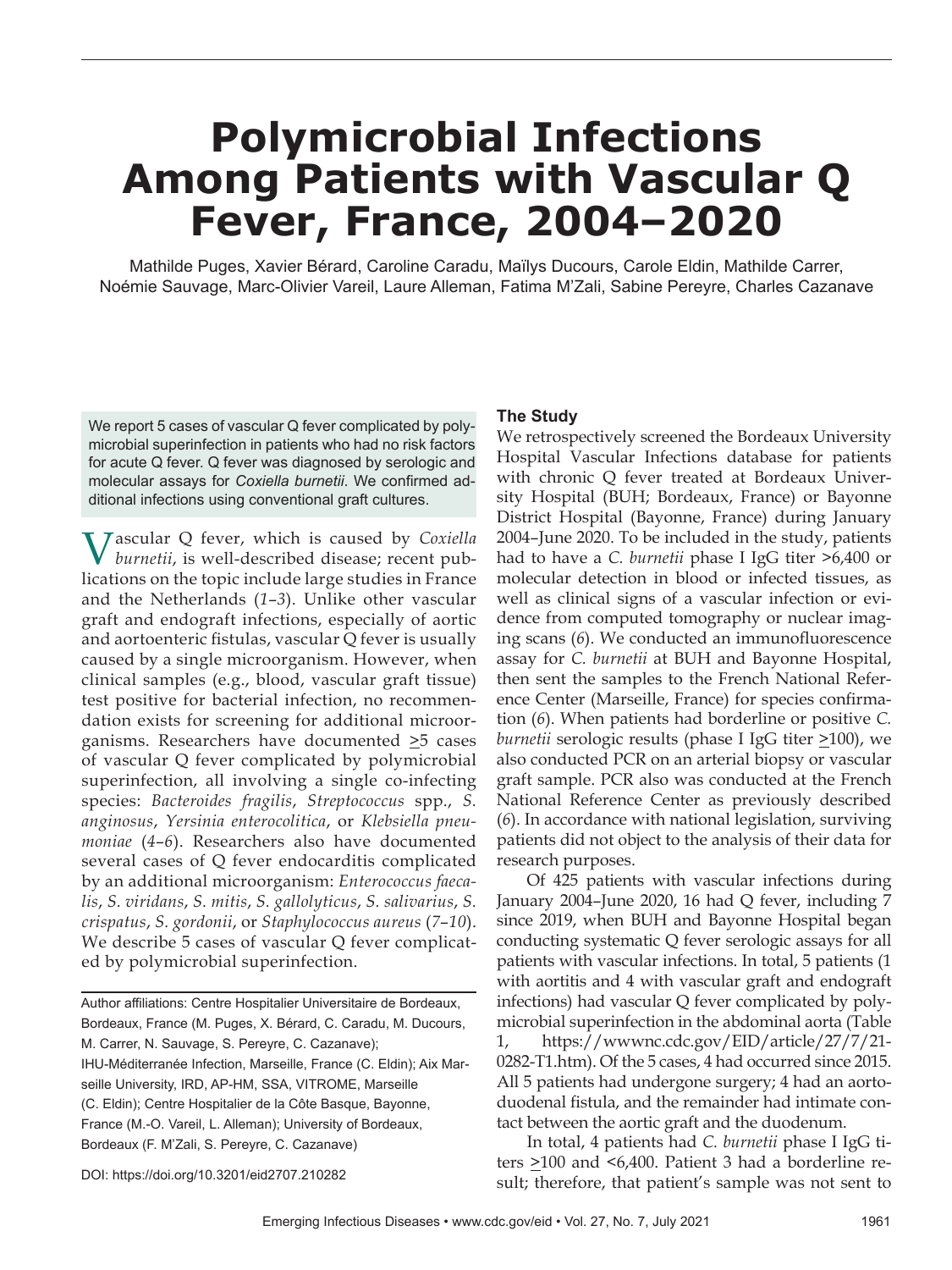the French National Reference Center for species confirmation (Tables 1, 2). Four patients tested positive by PCR on vascular or graft samples, whereas patient 5 tested positive by PCR on a vertebral biopsy (Table 1). We conducted PCR on serum samples from 2 patients; the samples tested negative for *C. burnetii*. None of the patients had risk factors for acute Q fever, such as contact with animals, consumption of raw milk, or tick bites. Three of the patients lived in the countryside of the Nouvelle-Aquitaine region. We isolated 2–10 additional microorganisms using conventional graft cultures, identifying concurrent bacteremia in 3 patients (patients 2, 3, and 4) (Table 1). All isolated microorganisms were common commensals of the oral or gut microflora. Only patient 3 had a fungal co-infection (*Candida albicans*).

Patients 3 and 5 had been treated for previous episodes of vascular Q fever; their infections relapsed after the end of treatment. Patient 3 had been treated with hydroxychloroquine and doxycycline for 2 years for a Q fever aortic graft infection. The infected graft was not removed, and the infection relapsed 2 months after the end of treatment. Patient 5 had Q fever aortitis and spondylodiscitis 4 years before this episode. He had been treated with hydroxychloroquine and doxycycline for 18 months and had received an aortic graft implantation. However, the infection in the aortic graft relapsed 2 years after the end of treatment.

In total, 3 patients died of vascular graft and endograft infections; another died of a different cause. Patients 1, 3, and 4 were treated with hydroxychloroquine and doxycycline. Only patients 1 and 3 completed the 18-month therapy; the other patients died before or during treatment (Table 1). All patients also had a 6-week course of antimicrobial therapy for the other identified microorganisms.

## **Conclusions**

We identified 5 cases of vascular Q fever complicated by polymicrobial superinfection in patients with no documented risk factors for acute Q fever. Q fever was diagnosed by serologic and molecular assays. We isolated additional microorganisms from clinical samples from 5 of 16 patients with vascular fever, suggesting that co-infections might be more common than previously thought. Furthermore, 4 of the cases complicated by polymicrobial superinfection were diagnosed during the past 5 years, suggesting that this condition might be emergent.

All patients had an aortoduodenal fistula or intimate contact between the aortic graft and the duodenum. The role of *C. burnetii* in vascular fistulas is well-described, especially in aortoenteric fistulas but also in aortobronchial, aortocaval, and arteriocutaneous fistulas (*2*,*11*–*13*). Death rates among patients with chronic Q fever complicated by arterial fistula are higher than among those without fistulas (*2*). Aortoenteric fistulas arise from infection and inflammation of the aortic wall or the perigraft tissues created by *C. burnetii* infection, which erodes the adjacent digestive tract. Diagnostic delays might contribute to fistula development; therefore, earlier detection of vascular Q fever might reduce the incidence of these complications.

We found that 31% of patients with vascular Q fever in this study also had an aortoenteric fistula, a concurrent condition that might have contributed to superinfection. This rate is higher than that suggested by previously published studies on vascular Q fever and aortoenteric fistulas (*2*). We might have found a higher rate because we have conducted systematic Q fever screening in every patient with vascular infection since 2019.

| Table 2. Serologic assay results of patients with vascular Q fever complicated by polymicrobial infections, France, 2014–2020* |                                      |                  |                   |                 |                           |
|--------------------------------------------------------------------------------------------------------------------------------|--------------------------------------|------------------|-------------------|-----------------|---------------------------|
| Serologic results,                                                                                                             | Patient (month of Q fever diagnosis) |                  |                   |                 |                           |
| time of assayt                                                                                                                 | $(2015$ Apr)                         | 2 (2020 Jun)     | 3 (2015 Jul)      | 4 (2019 Sep)    | 5 (2010 Dec)              |
| Before Q fever                                                                                                                 | <b>NA</b>                            | NA               | <b>NA</b>         | <b>NA</b>       | 2007 Aug 9: 1,600/0/0-    |
| diagnosis                                                                                                                      |                                      |                  |                   |                 | 3,200/0/0; 2007 Aug 29:   |
|                                                                                                                                |                                      |                  |                   |                 | 1.600/0/0-3.200/0/0: 2007 |
|                                                                                                                                |                                      |                  |                   |                 | Nov: 1,600/0/0-3,200/0/0; |
|                                                                                                                                |                                      |                  |                   |                 | 2008 May: 800/0/0-        |
|                                                                                                                                |                                      |                  |                   |                 | 1.600/0/0                 |
| At Q fever diagnosis                                                                                                           | 2015 Apr: 800/0/200-                 | 2020 Jun 15:     | <b>Borderline</b> | 2019 Sep:       | 2010 Dec: 400/0/100-      |
|                                                                                                                                | 100/0/0                              | 100/0/0-100/0/0: |                   | 1.600/0/800-    | 800/0/200                 |
|                                                                                                                                |                                      | 2020 Jun 17:     |                   | 1.600/0/800     |                           |
|                                                                                                                                |                                      | 100/0/0-100/0/0  |                   |                 |                           |
| After Q fever                                                                                                                  | 2015 Jul: 800/0/200-                 | <b>NA±</b>       | <b>NA</b>         | NA <sup>+</sup> | NA±                       |
| diagnosis                                                                                                                      | 400/0/0; 2016 Aug:                   |                  |                   |                 |                           |
|                                                                                                                                | 800/0/400-200/0/0; 2017              |                  |                   |                 |                           |
|                                                                                                                                | Dec: 400/0/200-200/0/100             |                  |                   |                 |                           |

\*NA, not available.

†Values are titers against *C. burnetti* phase I–phase II (IgG/IgM/IgA).

‡Values NA because of patient death: patient 2 died on day 37, patient 4 died on day 27, and patient 5 died on day 12.